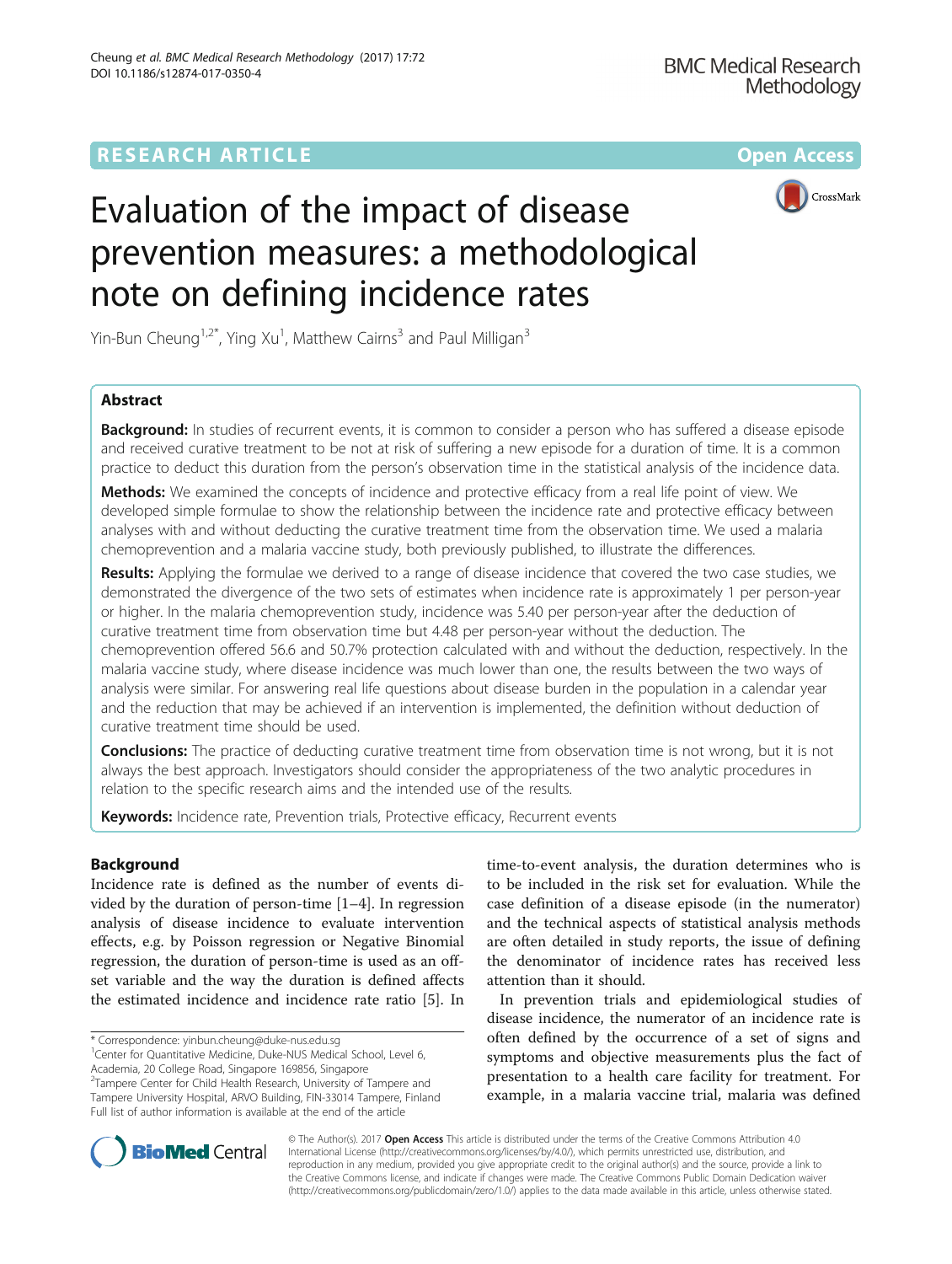as temperature  $\geq 37.5$  °C or self-report of fever in the last 24 h, malaria parasitemia  $\geq$  2500 per  $\mu$ L, and presentation to a health care facility [\[6](#page-5-0), [7](#page-5-0)].

Definitions of the denominator of an incidence rate vary subtly. Table 1 shows the denominators given in some popular references. Some of them used the phrase "at risk" in the definition, but some did not. Porta's Dictionary of Epidemiology described a "person-time incidence rate" that used "number of person-time units at risk" in the denominator and another definition that does not involve time at all (the latter is not shown in table).

It is a common practice to consider some duration of time after each episode of disease as a time period that the person is not "at risk" of the disease. For example, in studies of malaria vaccines and chemoprevention, a person who is known to have clinical malaria is given curative treatment. Antimalarials persist at therapeutic levels for a variable period depending on the pharmacokinetics of the specific drugs [[6](#page-5-0)–[8](#page-5-0)]. It is often assumed that malaria symptoms occurring "early" (defined variably) after initiation of curative treatment are the results of the initial infection and not the result of a new infection. The early occurrences of these symptoms are not counted as disease episodes in the numerator. A variable amount of time is then deducted from the person-time in the denominator of the incidence rate, usually 7 to 28 days depending on the specific malaria drugs used, apparently with the aim of excluding the period during which the person is supposed to be not at risk. The persontime is then said to be "adjusted for anti-malaria drug use" [\[6](#page-5-0)–[9](#page-5-0)]. Similar practices can be found in other therapeutic areas, such as the management of pulmonary exacerbations in cystic fibrosis [\[10](#page-6-0), [11](#page-6-0)] and prevention of pneumonia [[12\]](#page-6-0).

We define "observation time" as the total duration of time a subject is under observation, i.e. from entry to exit from study minus temporary absence from observation (if any), e.g. due to migration. Deducting curative treatment time from observation time gives "time at risk", a denominator that is smaller than that based on observation time. For brevity, we refer to the definitions of incidence rate with and without the deduction of treatment time as "time at risk" definition and "observation time" definition. Not much discussion has been dedicated

Table 1 The denominators of incidence rate as defined in some references

| Source                            | Denominator                           |
|-----------------------------------|---------------------------------------|
| Hennekens and Buring ([1], p.57)  | "total person-time of observation"    |
| Smith and Morrow ([2], p.306)     | "person-time-at-risk"                 |
| Greenland and Rothman ([3], p.34) | "time spent in population"            |
| Porta ([4], online version])      | "number of person-time units at risk" |

to the appropriateness of this practice of deducting the curative treatment time. Some statistics textbooks briefly mention this issue and adopt the time at risk definition [[10](#page-6-0), [11\]](#page-6-0).

We maintain that not counting the early occurrences of symptoms in the numerator does not necessitate the deduction of the treatment time from the denominator, and that the practice of the deduction does not answer the questions policy makers and health programme managers seek to answer. From a real life point of view, whether in terms of efficacy or effectiveness, it is useful to know the disease burden in terms of how many disease episodes there are per calendar year in a population and how many episodes may be prevented by the introduction of an intervention per calendar year. In this context, time is the observation time a health policy or program is under evaluation. The practice of subtracting a period of curative treatment time from the actual observation time does not answer these questions. As an analogy, we find the "observation time" definition similar to intention-to-treat analysis, while the "time at risk" definition similar to perprotocol analysis [[13](#page-6-0), [14](#page-6-0)]. Intention-to-treat analysis aims to obtain the fairest estimate of the intervention benefit that would be realized in practice, and therefore does not exclude participants who deviate from the protocol in ways which could occur in real life situations, such as taking other medications or non-adherence to the intervention. In studies of preventive interventions, curative treatment of disease temporarily reduces the risk of a future disease episode. This is a feature of routine health care and so excluding the curative treatment time from the analysis is not compatible with research questions concerning real life situations.

# **Methods**

## Relationship between estimates

For the purpose of illustration, consider a 2-arm, randomized controlled trial of a preventive intervention versus placebo control.

## Disease incidence

Let the observation time for subject i in group j be defined as  $T_{ij} = min(\tau, C_{ij})$ , where  $\tau$  is the maximum follow-up duration fixed by study design and  $C_{ij}$  is the noninformative right-censored total duration of time subject i in group j is under observation, i.e. the time from entry to exit from study minus duration of temporary absence from observation (if any), e.g. due to migration, and  $j = 0$ for control group and 1 for intervention group. Let  $T_j$  $=\sum_i T_{ij}$  be the total amount of observation time summed across all subjects in group j. Let  $D_{ijk}$  be the curative treatment time for subject i in group j after the k-th event. To simplify notations and focus on the concepts instead of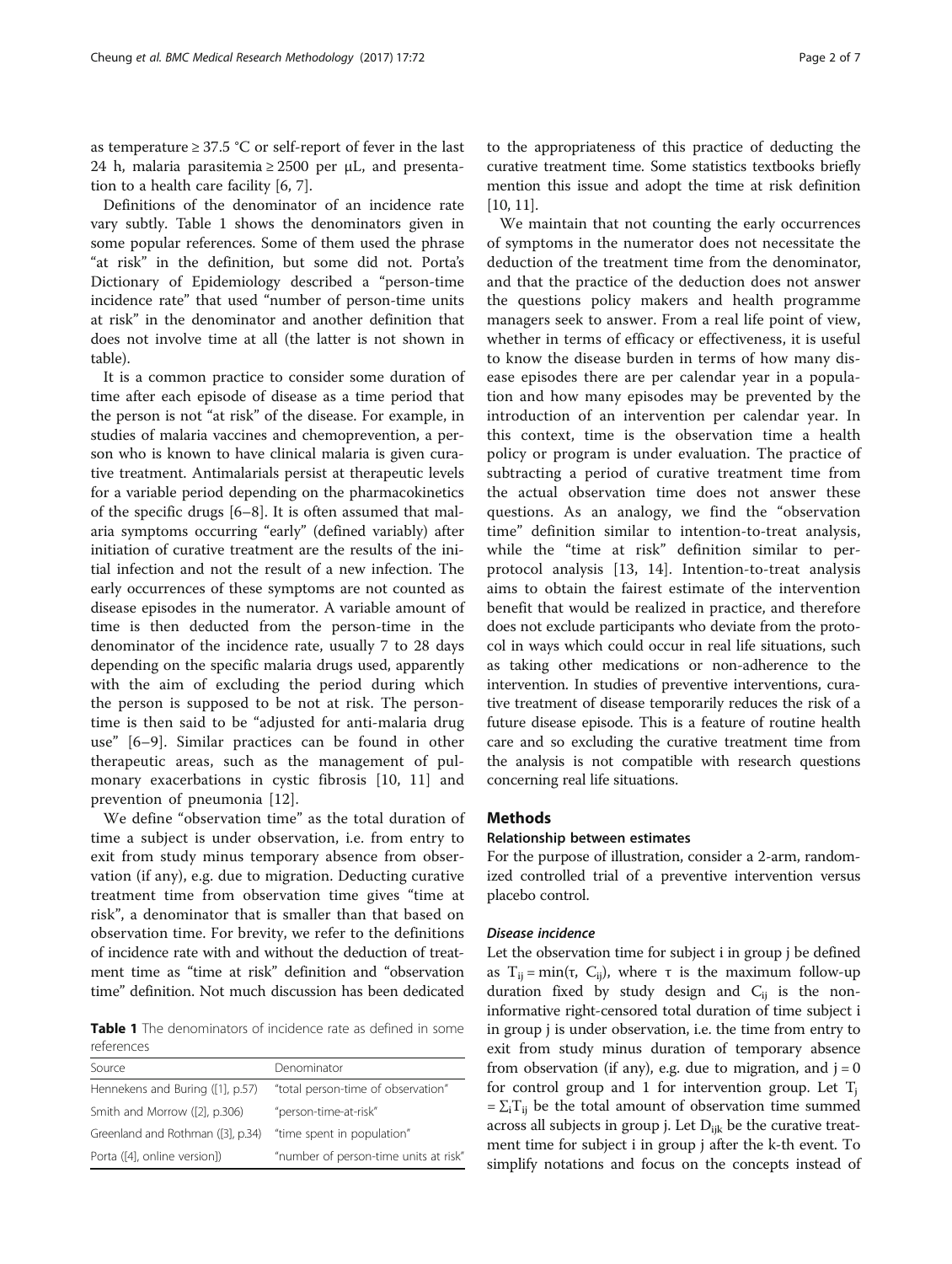<span id="page-2-0"></span>technicalities, we assume in this article that  $D_{i1k} = D_{i0k} =$ D. However, this assumption is not central to our argument and we will revisit this in the Discussion section. The practice of deducting curative treatment time from observation time assumes that there is no new episode of disease during the treatment period, D; any symptom occurrence observed in this period are considered relapses and not counted in the numerator.

Let  $E_{ii}$  denote the number of episodes for subject i in group j. Let  $E_i = \sum_i E_{ii}$  be the total number of episodes observed in group j. Let  $I_i$  be the incidence rate defined as total number of episodes divided by  $\mathrm{T}_{\mathrm{j}^\mathrm{r}}$  without deduction of the treatment time after each episode, in group j. That is, the "observation time" definition of incidence rate is:

$$
I_j = E_j/T_j\,
$$

If the curative treatment time is deducted from the observation time after each event, the "time at risk" definition of incidence rate obtained is approximately:

$$
I_j^*=E_j/\Big(T_j\text{-}\Big(\sum_i\!E_{ij}D\Big)\Big)
$$

or equivalently

$$
I_j^*=E_j/\big(T_j{-}E_jD\big)\hspace{2.5cm}(1)
$$

Equation 1 is approximate because if the last episode occurred within duration D from the end of the observation time, the deduction for the last episode would be smaller than D. In the Additional file [1](#page-5-0) we show that an improved estimate of the deduction of treatment time after the last event in subject i of group j is

$$
\frac{T_{ij} - (E_{ij} - 1)D}{E_{ij} + 1} \Bigg\{ 1 - \Bigg( 1 - \frac{D}{T_{ij} - (E_{ij} - 1)D} \Bigg)^{E_{ij} + 1} \Bigg\}
$$

Therefore, the "time at risk" definition of incidence rate is

$$
I_j^* = \frac{E_j}{T_j - \sum_i \left[ (E_{ij} - 1)D + \frac{T_{ij} - (E_{ij} - 1)D}{E_{ij} + 1} \left\{ 1 - \left( 1 \frac{D}{T_{ij} - (E_{ij} - 1)D} \right)^{E_{ij} + 1} \right\} \right]}
$$
(2)

As will be seen in Fig. 1, for realistic values of  $T_i$  and D in public health studies, Eq. 1 gives very good approximation to Eq. 2. We focus on Eq 1 in subsequent discussion for simplicity.

If  $D = 0$ ,  $I_j^* = I_j$ . Otherwise,  $I_j^* > I_j$  due to the smaller denominator in  $I_j^*$ . In other words, the incidence rate according to the "time at risk" definition is larger than that of the "observation time" definition.

Furthermore, from (1), it can be shown that  $E_j = (I_j^*T_j)/i$  $(1 + I<sub>j</sub><sup>*</sup>D)$ . Therefore,

$$
I_j = I_j^* / \left(1 + I_j^* D\right) \tag{3}
$$

From Eq. 3, it can be seen again that  $I_j$  is smaller than  $I_j$ unless D equals zero.

# Protective efficacy

Protective efficacy (PE) is defined as 1 minus incidence rate ratio [[15](#page-6-0), [16](#page-6-0)]. We use the phrase here statistically to mean 1 – incidence rate ratio, without making a distinction between the contexts of efficacy or effectiveness studies.

Let  $R = I_1/I_0$  and  $R^* = I_1^*/I_0^*$ , i.e. the incidence rate ratio comparing the intervention to control group based on the "observation time" and "time at risk" definitions, respectively. By substituting  $I_1^* = R^*I_0^*$  into Eq. 3:

$$
I_1 = (R^*I_0^*)/(1 + R^*I_0^*D)
$$
\n(4)

Let  $PE = 1 - R$  and  $PE^* = 1 - R^*$ .

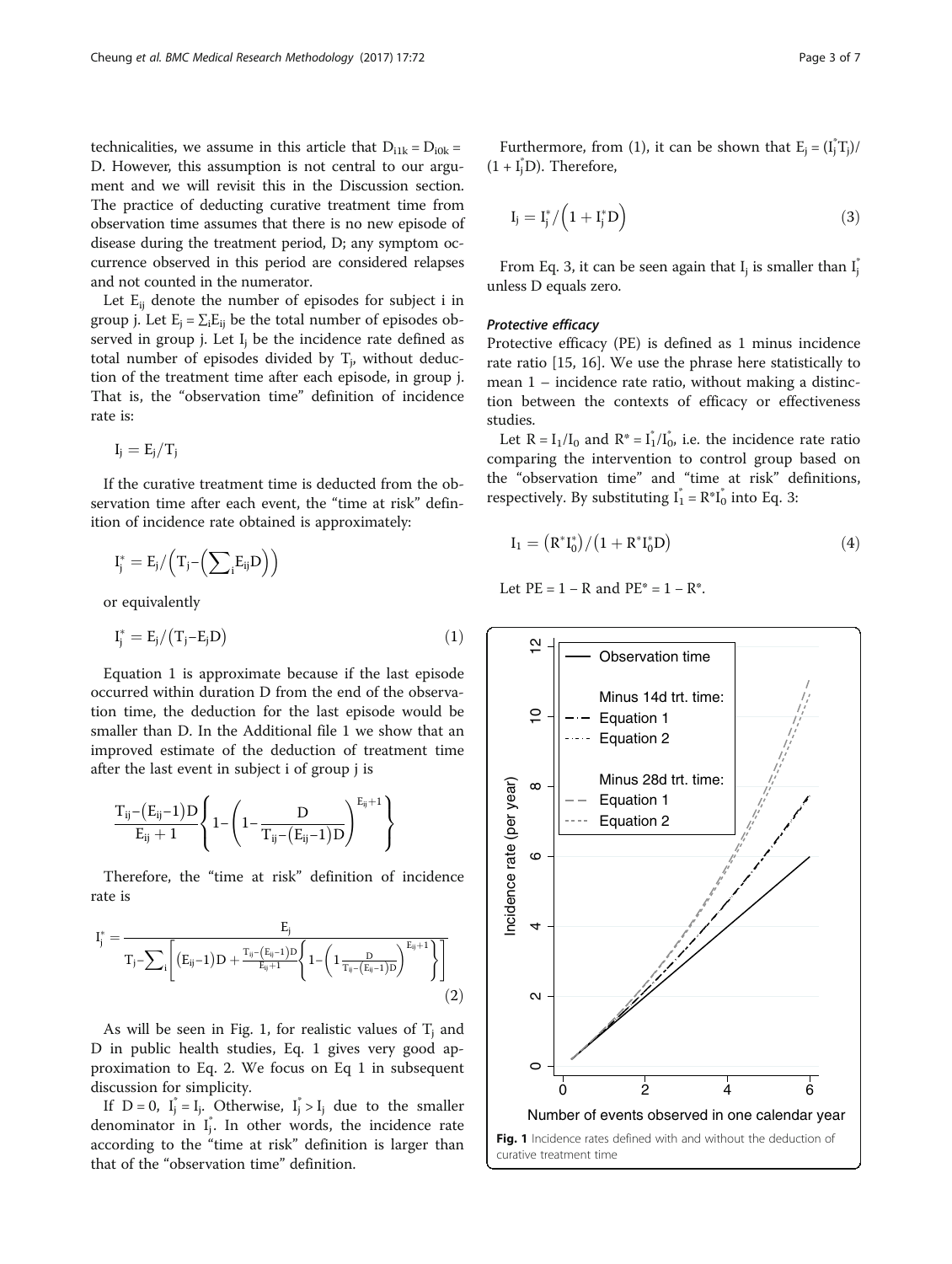<span id="page-3-0"></span>PE = 
$$
1 - \left[ (R^*I_0^*) / (1 + R^*I_0^*D) \right] / \left[ I_0^*/(1 + I_0^*D) \right]
$$
  
 =  $PE^*/(1 + I_1^*D)$  (5)

As such, PE\* > PE unless D equals zero. The equality in Eq. 5 also holds if  $PE = 0$ . As such, for the purpose of testing a null hypothesis of no intervention effect, using PE or PE<sup>\*</sup> does not matter. However, the "time at risk" definition tends to give a stronger estimate of protective efficacy than the "observation time" definition unless there is no intervention effect at all.

# Results

Figure [1](#page-2-0) illustrates the discrepancy between the incidence rates defined with and without the deduction of curative treatment time. This figure covers the range of incidence rates that includes the two case studies we will discuss. The x-axis is the number of episodes observed in one calendar year. The incidence rates based on "observation time" (solid line) formed a 45° line to the x-axis. In contrast, the incidence rates based on "time at risk" after deduction of 14 days or 28 days of treatment time (typical in malaria studies) following each episode had an accelerating slope. They began to depart visibly from the rates based on the "observation time" definition when incidence was about 1 per year. The gap expanded as incidence increased. Furthermore, the approximate (Eq. [1](#page-2-0)) and precise (Eq. [2\)](#page-2-0) versions of the incidence rate estimates based on the "time at risk" definition were practically identical when 14 days were deducted. There was visible but minor difference between the approximate and precise versions when 28 days were deducted. This demonstrates the usefulness of Eq. [1.](#page-2-0)

Figure 2 contrasts the two definitions of protective efficacy in the cases of incidence in the control group being 0.1, 2, and 5 episodes in one calendar year of observation time, which roughly correspond to the range in the two case studies below. The lines for deduction of 14 and 28 days were practically identical at low incidence (0.1 per year), and hence only the line for deduction of 14 days was shown for 0.1 per year. For low incidence (0.1 per year),  $PE^*$  and  $PE$  almost exactly formed a 45° line, indicating strong agreement. As incidence became higher, PE\* became larger than PE. The deduction of 28 days generated bigger difference between PE<sup>\*</sup> and PE than the deduction of 14 days did.

We use two different malaria prevention studies to illustrate.

# Study 1. Chemoprevention of malaria in Ugandan children

Three hundred and ninety three infants at 6 months of age were randomized to no chemoprevention, monthly

sulfadoxine-pyrimethamine (SP), daily trimethoprimsulfamethoxazole (TS), or monthly dihydroartemisininpiperaquine (DP) [\[8](#page-5-0)]. Chemoprevention ended at the age of 24 months. Passive surveillance of malaria incidence was conducted. A malaria diagnosis was defined as temperature at least 38.0° Celsius or history of fever in the previous 24 h and a positive thick blood smear. Malaria was treated according to local clinical guidelines the deduction of content in the latter. The latter of the latter. Deviative the latter than the latter. Deviative business of procession in the latter of the deduction of carrier is a content of the deduction of carrier 0.1 0.2 0.3 0.4 0.5 0.6 0.7 0.8 PE(observation time)  $I_0 = 0.1$  $I_0 = 2$  $I_0 = 5$ Minus 28d:  $I_0 = 2$  $I_0 = 5$ Fig. 2 Differences in estimates of protective efficacy with and without the deduction of curative treatment time - PE(time at risk) and PE(observation time), respectively - depend on background incidence

using either artemether-lumefantrine or quinine. The study deducted 14 days after each malaria attack from the denominator. Negative binomial regression was used to analyze the incidence data.

Pooling four groups, the overall incidence was 5.404 per person-year at risk (PYAR) after the deduction of curative treatment time from the observation time (Table 2). Using Eq. [3](#page-2-0), the incidence based on observation time would be 4.477 per year. The former estimate of incidence was about 1 episode per time unit higher

Table 2 Chemoprevention of malaria in Ugandan children, 2010–2013

|           | size | events | at risk <sup>a</sup> | PYAR    | Trial arm Sample Number of Person-year Event/ Event/observation<br>time <sup>b</sup> |
|-----------|------|--------|----------------------|---------|--------------------------------------------------------------------------------------|
| Control   | 98   | 760    | 109.3                | 6.953   | 5.490                                                                                |
| <b>SP</b> | 98   | 725    | 107.8                | 6.725   | 5.347                                                                                |
| <b>TS</b> | 99   | 609    | 116.8                | 5 2 1 4 | 4.346                                                                                |
| DP        | 98   | 366    | 121.3                | 3.017   | 2.704                                                                                |
| Overall   | 393  | 2460   | 455.2                | 5.404   | 4.477                                                                                |

<sup>a</sup>Observation time minus malaria curative treatment time **b**Estimated using Eq. [3](#page-2-0)

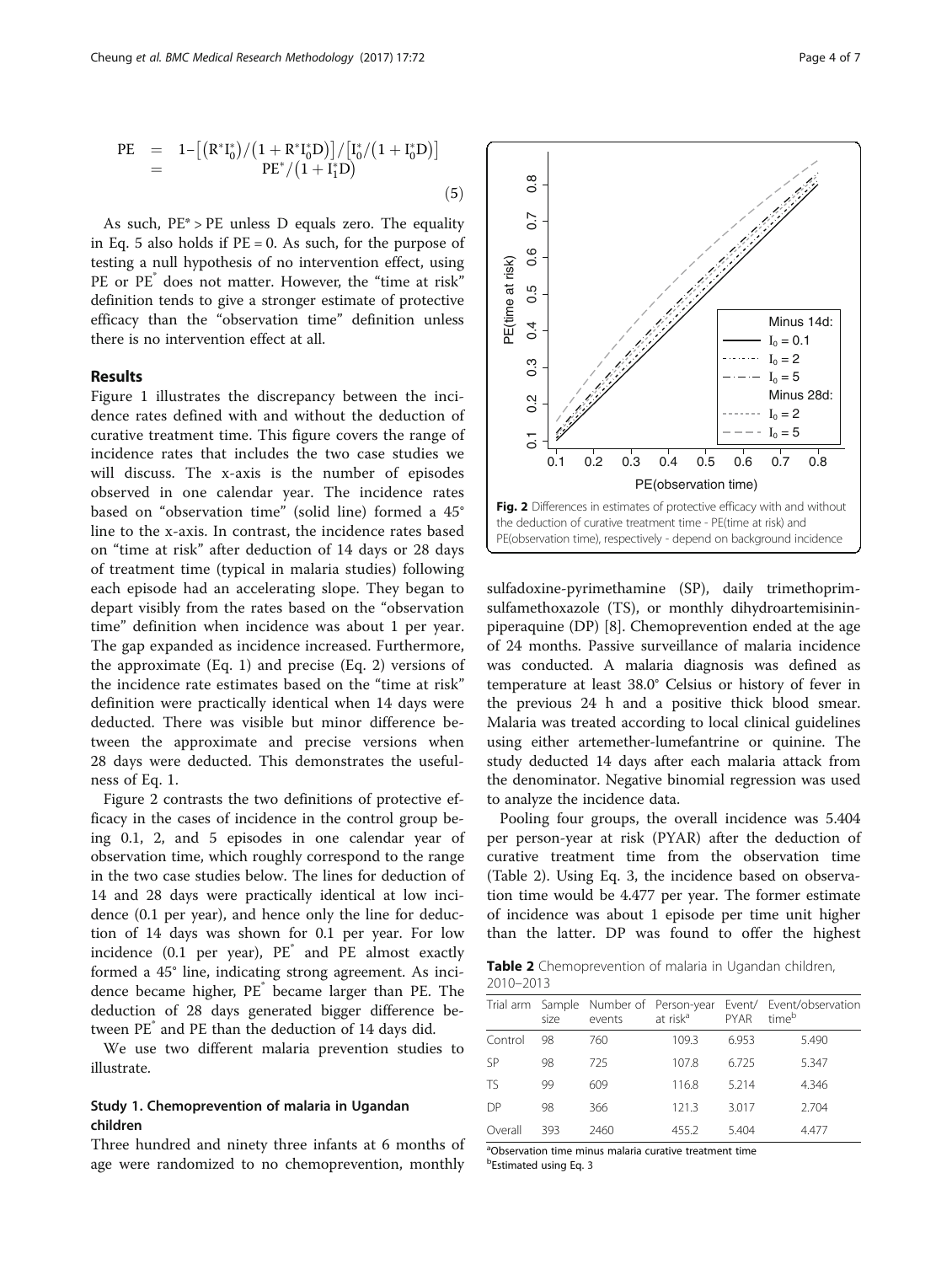protection: based on the "time at risk" definition this was 1–3.017/6.953 = 56.6%, but using Eq. [5](#page-3-0), the PE based on observation time was lower:  $0.566/[1 + 3.017 \times (14]/$  $365.25$ ] = 0.507, or 50.7%.

## Study 2. RTS,S malaria vaccine in Mozambican children

One thousand four hundred ninety three children aged 1 to 4 years were recruited and randomized to receive either control vaccines or RTS,S malaria vaccine [\[6](#page-5-0), [7](#page-5-0)]. The surveillance period started at 14 days after the third dose of vaccine, which was 2.5 months post-enrollment. Surveillance continued to 21.0 months post-enrollment. Malaria was defined as temperature  $\geq 37.5$  °C or reporting fever in the last 24 h and malaria parasitemia  $\geq$  2500 per μL. After exclusion of 3 children from per-protocol analysis, 1490 were included in the main analysis. Several drugs were used in the treatment of malaria. In the analysis of multiple episode data, a child was considered not at risk for 28 days after the onset of the previous event due to treatment [\[6](#page-5-0), [7](#page-5-0)].

The overall disease incidence was 0.351 events per PYAR according to the "time at risk" definition (Table 3). Using Eq. [3](#page-2-0) to estimate the incidence based on observation time, the incidence was 0.342. The PE based on the definition with deduction of curative treatment time was  $1-0.309/0.395 = 21.9\%$ . Using Eq. [5](#page-3-0), based on observation time, a similar PE of 21.4% was obtained. The PE in the trial report was adjusted for age, bednet use, and other covariates, and therefore was somewhat different [[7](#page-5-0)].

## **Discussion**

Epidemiological studies and clinical trials typically are meticulous about case definitions and statistical analysis techniques. Less attention has been given to the denominator of an incidence rate. The definitions of the numerator and denominator are two distinct matters. We considered the denominator while taking the numerator definition as given. While some textbooks and references do use the phrase "at risk" in the definition, it is not clear what exactly "at risk" means. Some investigations, such as the malaria prevention trials we discussed, consider a person not at risk while they were receiving curative treatments because the curative treatments were supposed to temporarily make the person non-susceptible to the target

Table 3 RTS,S Malaria vaccine in Mozambican children, 2003–2005

| Trial<br>arm | size |       | event at risk <sup>a PYAR</sup> time <sup>b</sup> |       | Sample Number of Person-year Events/ Events/observation |
|--------------|------|-------|---------------------------------------------------|-------|---------------------------------------------------------|
| Control 745  |      | - 384 | 972.1                                             | 0.395 | 0.383                                                   |
| RTS.S 745    |      | -310- | 10045                                             | 0309  | 0.301                                                   |
| Overall 1490 |      | 694   | 1976.6                                            | 0.351 | 0.342                                                   |

<sup>a</sup>Observation time minus malaria curative treatment time

<sup>b</sup>Estimated using Eq. [3](#page-2-0)

disease. This definition appears to interpret "at risk" to mean "biologically susceptible". However, it is possible to interpret "at risk" as being under observation. For example, in the RTS,S vaccine trial in Mozambique, children were also considered not at risk if they were absent from the study area for at least 2 weeks [\[6](#page-5-0), [7](#page-5-0)]. Perhaps the children were biologically susceptible to malaria during their absence, but they were not under observation by the study team and this was the ground for excluding the duration of time from the statistical analysis. Interpreting this way, time at risk is equivalent to observation time.

In our opinion, both the definitions of incidence rate and protective efficacy with or without the deduction of treatment time are legitimate. However, they concern different research questions. We maintain that, from a real life and public health point of view, the observation time definition tends to be more appropriate, because a policy maker or programme manager is likely more concerned about what would occur in the community in a calendar year if an intervention is or is not implemented. In this context, time refers to observation time in the real life situation. The choice between the two denominators may or may not make a practically important difference. This depends on the disease incidence in the population. When disease incidence is high, from a real life perspective, disease incidence and protective efficacy can be substantially over-estimated by the common practice. When disease incidence is low, the difference may not be noticeable. These issues should be considered in study designs and in planning analyses.

It is good that many studies do present enough information that allows reconstruction of the incidence rate from one definition to another. The equations we presented should facilitate this. The equations do not directly provide confidence intervals because that would require individual level data instead of published estimates. But they can be applied to both the point estimates and the lower and upper limits of their confidence intervals in published reports to obtain the reconstructed point and interval estimates. However, this conversion based on published information is only possible for crude incidence. It is not possible for covariate (or random effects) adjusted analysis as the individual level data is typically not available to readers. As such, it is important for investigators to consider the appropriateness of the two analysis approaches in relation to the specific research context and accordingly provide the adjusted analysis to readers if needed. It is quite common that clinical trials present both intentionto-treat analysis and per protocol analysis results. Similarly, investigators may consider presenting both versions of incidence rate and protective efficacy. They are not mutually exclusive. In the derivation of the conversion formulae in the Methods we made an assumption of constant curative treatment time. The assumption was made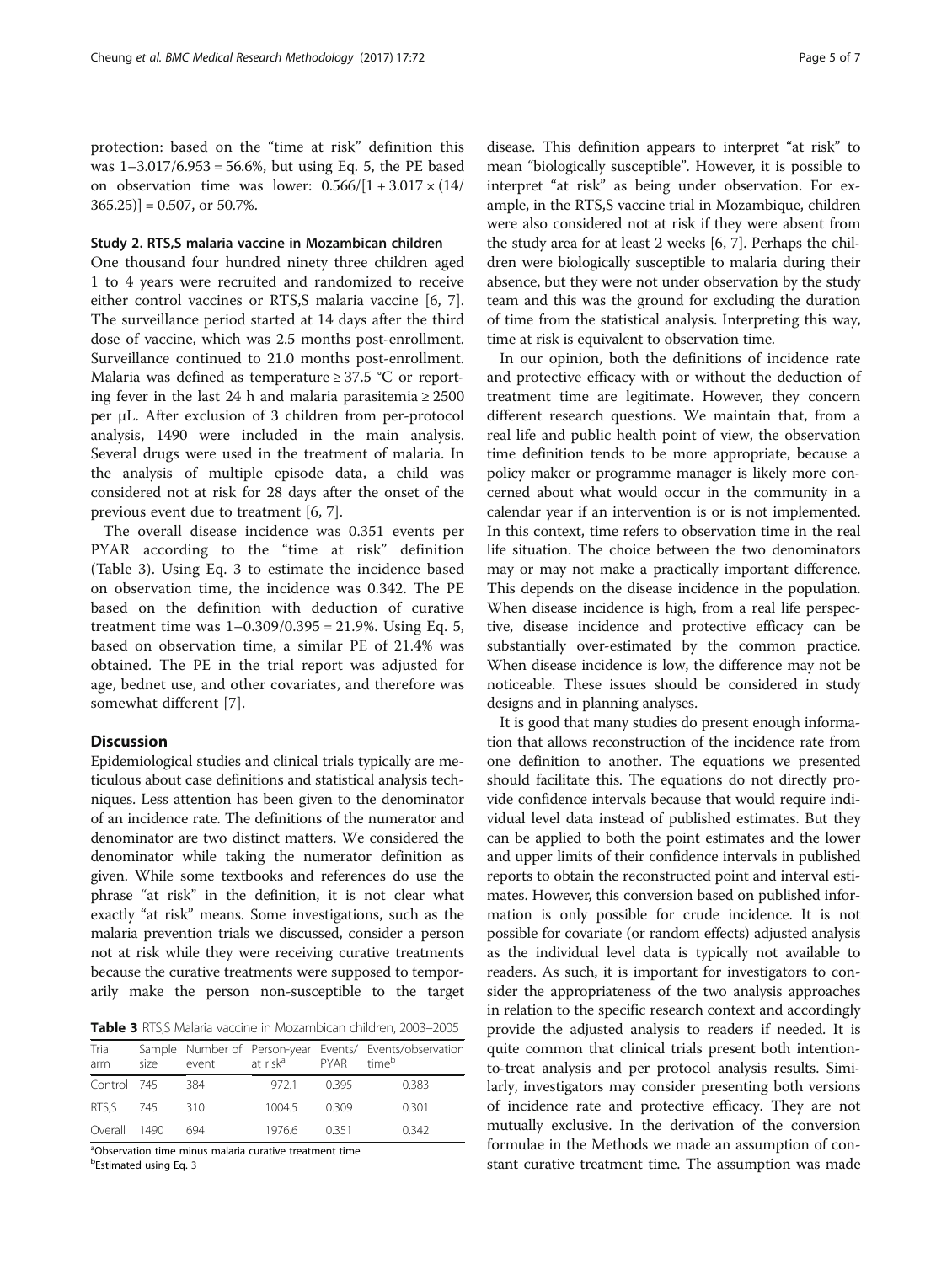<span id="page-5-0"></span>primarily for brevity of exposition. It is not central to the conclusions we made. Similar to the paucity of discussion on the present topic, there is also a paucity of information about the constant curative treatment time assumption. It will be helpful if studies on disease prevention also provide information on curative treatments. The accuracy of the conversion formulae developed in the Methods section would be affected if the distribution of curative treatment time is neither constant nor random. We can imagine the possibility that curative treatment may depend on number of previous disease episodes or disease severity, possibly leading to unequal distribution of curative treatment times across intervention groups. If that occurs, the results based on the "time at risk" definition would be difficult to interpret, regardless of using the conversion formulae or not. In our opinion, that would strengthen the motivation for using the "observation time" definition.

If the "time at risk" definition is chosen, it is important to present the operational details, which have not been always clear in the literature. For example, it is quite common in vaccine studies to start observation when a participant is enrolled, but the analysis time starts only when the series of vaccination (e.g. three doses) is completed. If a disease episode is observed before the date of completion of vaccine series but the curative treatment time extends beyond this date, we believe the logic behind the choice of the "time at risk" definition should mandate deduction of the part of curative treatment time that is after this date. Insufficient description hinders understanding and reproducibility. An alternative approach, which avoids making specific assumptions about at-risk status during curative treatment, is to use a time-varying covariate [[10](#page-6-0), [11](#page-6-0)] for the preventive intervention variable so that the protective efficacy may change according to curative treatment history.

# Conclusions

The practice of deducting treatment time from observation time is not wrong, but it is not always the best approach. It is important for investigators to consider the appropriateness of the two forms of analysis in relation to the specific research aims and the intended use of the results.

# Additional file

[Additional file 1:](dx.doi.org/10.1186/s12874-017-0350-4) "Time not at risk" and its approximation. Derivation of the equations for approximating time not at risk. (DOCX 33 kb)

#### Abbreviations

DP: Dihydroartemisinin-piperaquine; PE: Protective efficacy; PYAR: Person-year at risk; SP: Sulfadoxine-pyrimethamine; TS: Trimethoprim-sulfamethoxazole

## Acknowledgments

None.

### Funding

This work was supported by the National Research Foundation, Singapore, under its Clinician Scientist Award (Award No. NMRC/CSA/0039/2012) administered by the Singapore Ministry of Health's National Medical Research Council. The funding body played no role in any aspect of the conduct of this research.

## Availability of data and materials

Not applicable; this is a statistical methodological study with illustration using information from publicly available publications (references [7, 8]).

#### Authors' contribution

YBC, YX, MC and PM participated in the conceptualization and design of the work. YBC and PM developed the derivation of the formulae in the main text. YX developed the supplementary materials. YBC wrote the first draft of the manuscript. MC wrote the specific example about time on anti-malaria drug. YBC, YX, MC and PM participated in critical review and revision of the manuscript and approved the submission.

#### Competing interest

The authors declare that they have no competing interests.

#### Consent for publication

Not applicable; no human subjects.

#### Ethics approval and consent to participate

Not applicable; no human subjects or animal use.

#### Publisher's Note

Springer Nature remains neutral with regard to jurisdictional claims in published maps and institutional affiliations.

#### Author details

<sup>1</sup> Center for Quantitative Medicine, Duke-NUS Medical School, Level 6, Academia, 20 College Road, Singapore 169856, Singapore. <sup>2</sup>Tampere Center for Child Health Research, University of Tampere and Tampere University Hospital, ARVO Building, FIN-33014 Tampere, Finland. <sup>3</sup>Department of Infectious Disease Epidemiology, London School of Hygiene and Tropical Medicine, Keppel Street, WC1E 7HT London, UK.

## Received: 4 December 2016 Accepted: 14 April 2017 Published online: 21 April 2017

#### References

- 1. Hennekens CH, Buring J. Epidemiology in medicine. Philadelphia: Lippincott Williams & Wilkins; 1987.
- 2. Smith P, Marrow RH. Field trials of health interventions in developing countries: a toolbox. London: Macmillan; 1996.
- 3. Greenland S, Rothman KJ. Measures of occurrence. In: Rothman KJ, Greenland S, Lash TL, editors. Modern epidemiology. Philadelphia: Lippincott Williams & Wilkins; 2008. p. 32–50.
- 4. Porta M. A dictionary of epidemiology. Oxford: Oxford U.P; 2014. Online version.
- 5. Cameron AC, Trivedi PK. Regression analysis of count data. Cambridge: Cambridge U.P; 1998.
- 6. Alonso PL, Sacarlal J, Aponte JJ, et al. Efficacy of the RTS, S/AS02A vaccine against Plasmodium falciparum infection and disease in young African children: randomised controlled trial. Lancet. 2004;364:1411–20.
- 7. Alonso PL, Sacarlal J, Aponte JJ, et al. Duration of protection with RTS, S/ AS02A malaria vaccine in prevention of Plasmodium falciparum disease in Mozambican children: single-blind extended follow-up of a randomised controlled trial. Lancet. 2005;366:2012–18.
- 8. Bigira V, Kapisi J, Clark TD, et al. Protective efficacy and safety of three antimalarial regimens for the prevention of malaria in young ugandan children: a randomized controlled trial. PLoS Med. 2014;11:e1001689.
- 9. Sagara I, Giorgi R, Doumbo OK, Piarroux R, Gaudrt J. Modelling recurrent events: comparison of statistical models with continuous and discontinuous risk intervals on recurrent malaria episodes data. Malar J. 2014;13:293.